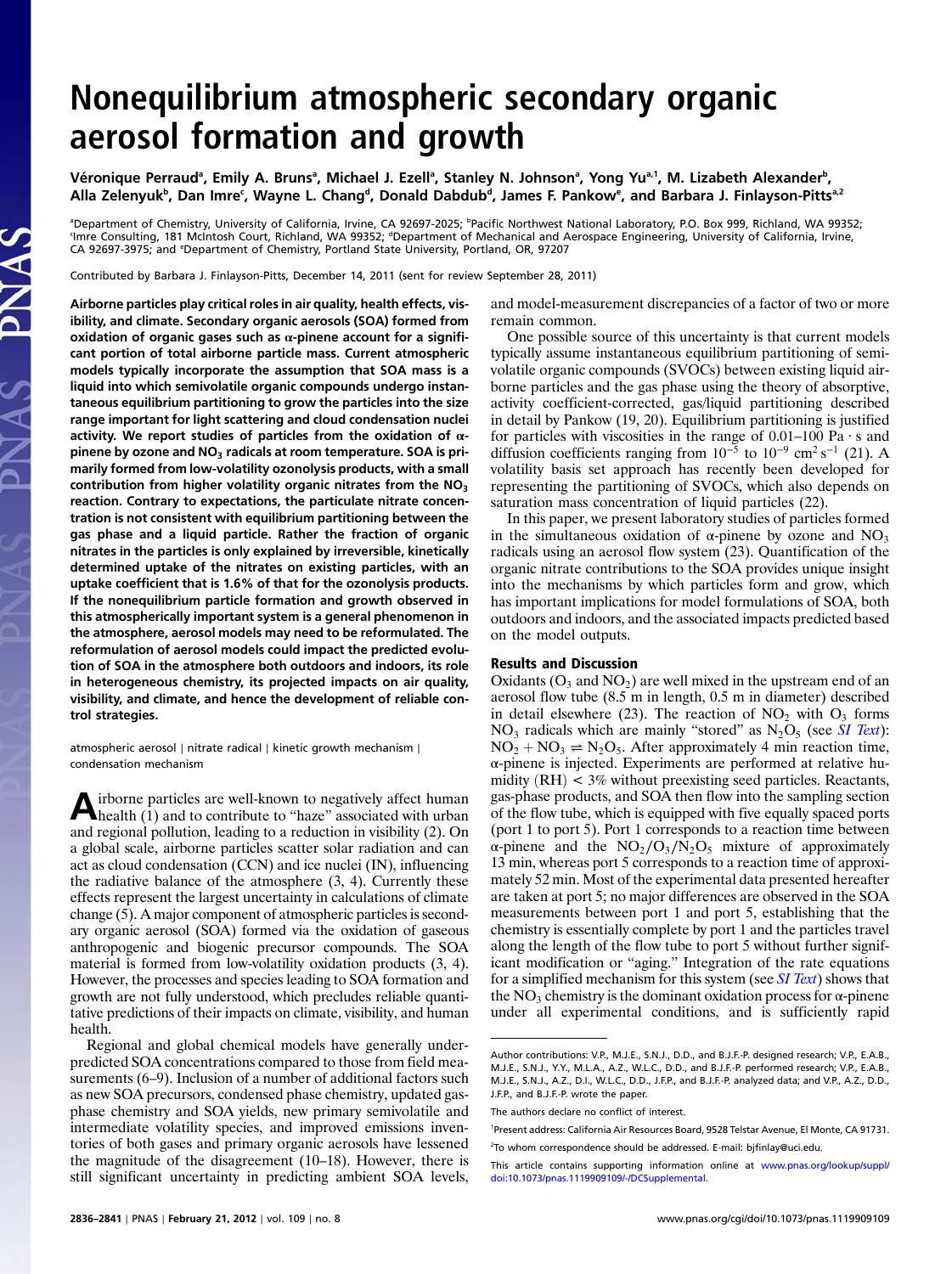$(k^{NO_3} = 6.2 \times 10^{-12}$  cm<sup>3</sup> molecule<sup>-1</sup> s<sup>-1</sup>; ref. 24) so that the reaction is >90% complete in terms of  $\alpha$ -pinene loss by port 1 ([Table S1\)](http://www.pnas.org/lookup/suppl/doi:10.1073/pnas.1119909109/-/DCSupplemental/pnas.1119909109_SI.pdf?targetid=ST1). This loss is confirmed by experimental measurements of  $\alpha$ -pinene by GC-MS. The validity of the kinetics model is also verified by using the model-predicted concentrations of  $NO<sub>3</sub>$ and  $N_2O_5$  [\(Fig. S1\)](http://www.pnas.org/lookup/suppl/doi:10.1073/pnas.1119909109/-/DCSupplemental/pnas.1119909109_SI.pdf?targetid=SF1) to predict how much organic nitrate should be formed and by comparing these concentrations to those mea-sured using FTIR [\(Fig. S2](http://www.pnas.org/lookup/suppl/doi:10.1073/pnas.1119909109/-/DCSupplemental/pnas.1119909109_SI.pdf?targetid=SF2)).

The size distributions of SOA formed by the oxidation of α-pinene are shown in Fig. 1 (and [Fig. S3\)](http://www.pnas.org/lookup/suppl/doi:10.1073/pnas.1119909109/-/DCSupplemental/pnas.1119909109_SI.pdf?targetid=SF3) when  $NO<sub>2</sub>$  is varied from 6.3 to 0 ppm at constant  $O_3$ . At the highest  $NO_2$  concentration, few particles are formed, which is expected because multifunctional organic nitrates, formed in the  $NO<sub>3</sub>$  reaction with α-pinene, have sufficiently high vapor pressures that they do not readily nucleate to form new particles (25–27). For example, the products 3-oxopinane-2-nitrate, 2-hydroxypinane-3-nitrate, and pinonaldehyde peroxyacetyl nitrate, which have been measured in the gas phase (27–30) with an average total yield of 16.5%, have vapor pressures between  $4 \times 10^{-6}$  and  $1 \times 10^{-7}$  atm at 295 K (26, 31). However, ozonolysis products typically have lower vapor pressures (e.g., ca.  $1 \times 10^{-7}$  and  $6 \times 10^{-10}$  atm for pinonic and pinic acids, respectively; ref. 31) and more readily undergo homogeneous nucleation to form new particles. As the  $NO<sub>2</sub>$  concentration decreases and the contribution of  $O_3$  to the  $\alpha$ -pinene loss increases, the particle number and mass concentration due to ozonolysis increase (Fig. 1 and [Fig. S4](http://www.pnas.org/lookup/suppl/doi:10.1073/pnas.1119909109/-/DCSupplemental/pnas.1119909109_SI.pdf?targetid=SF4)) as expected.

Organic nitrate products from the  $NO<sub>3</sub>$  chemistry comprise a fraction of the SOA. For example, Fig. 2 shows FTIR spectra from particles collected at the end of the flow tube as a function of initial  $NO<sub>2</sub>$  concentration. In addition to the aliphatic  $-C-H$ stretches in the  $2,800-3,000$  cm<sup>-1</sup> region, three infrared bands corresponding to the  $-\text{ONO}_2$  asymmetric stretch (1,630 cm<sup>-1</sup>), the  $-\overline{O}NO_2$  symmetric stretch (1,280 cm<sup>-1</sup>), and RO–NO<sub>2</sub> stretch (<sup>860</sup> cm<sup>−</sup><sup>1</sup>) characteristic of organic nitrates are seen (27, 29, 32– 34). As described in the  $SI$  Text, these spectra show that the relative number of  $-\text{ONO}_2$  groups to  $-\text{C}-\text{H}$  groups,  $n_{(-\text{ONO}_2)}/n_{(-\text{CH})}$ , increases with the  $NO<sub>2</sub>$  concentration ([Table S2\)](http://www.pnas.org/lookup/suppl/doi:10.1073/pnas.1119909109/-/DCSupplemental/pnas.1119909109_SI.pdf?targetid=ST2).



Fig. 1. Combined scanning mobility particle sizer (SMPS)–aerodynamic particle sizer size distributions of particles as a function of  $NO<sub>2</sub>$  concentration from 6.3 to 0.2 ppm, with a constant 1.4 ppm concentration of  $O_3$ . The gray trace is that for reaction with 1.6 ppm  $O<sub>3</sub>$  alone. All traces correspond to the Weibull fit; [Fig. S3](http://www.pnas.org/lookup/suppl/doi:10.1073/pnas.1119909109/-/DCSupplemental/pnas.1119909109_SI.pdf?targetid=SF3) presents the experimental data and this fit. Measurements were made at port 5 of the flow tube (ca. 52 min reaction time between α-pinene and the NO<sub>2</sub>/O<sub>3</sub>/N<sub>2</sub>O<sub>5</sub> mixture) except for the blue trace (NO<sub>2</sub> = 1.1 ppm) where only SMPS data from port 1 were available (ca. 13 min reaction time between α-pinene and the  $NO<sub>2</sub>/O<sub>3</sub>/N<sub>2</sub>O<sub>5</sub>$  mixture). However, when simultaneous measurements were made at port 1 and port 5 for the  $NO<sub>2</sub>$  +  $O<sub>3</sub>$  system, the measured distributions were similar.



Fig. 2. FTIR spectra from particles collected on ZnSe discs (50% cut point at 0.5 μm for 9 L min<sup>−</sup><sup>1</sup> flow rate through the impactor; spectra for a 1.0-μm cutoff disc are similar) as a function of the  $NO<sub>2</sub>$  concentration from 6.3 to 0.2 ppm (A-E) with an initial  $O_3$  concentration of 1.4 ppm. F is from the ozonolysis experiment using 1.6 ppm  $O_3$ . Because no attempt was made to collect the same mass of SOA for each sample, it is the relative peak heights for the −ONO<sup>2</sup> groups compared to the −C–H bands that indicate the trends in organic nitrate products with the initial  $NO<sub>2</sub>$  concentration, rather than the absolute peak heights.

Similarly, mass spectra acquired using real-time high-resolution time-of-flight mass spectrometry (HR-TOF-AMS) and single particle mass spectrometry (SPLAT-II) show that the SOA contains organic nitrates ([Fig. S5](http://www.pnas.org/lookup/suppl/doi:10.1073/pnas.1119909109/-/DCSupplemental/pnas.1119909109_SI.pdf?targetid=SF5)). The spectra when  $NO<sub>2</sub>$  is present (Fig.  $S5A-C$  and  $E-G$ ) are very similar to those for the ozonolysis reaction ([Fig. S5](http://www.pnas.org/lookup/suppl/doi:10.1073/pnas.1119909109/-/DCSupplemental/pnas.1119909109_SI.pdf?targetid=SF5) D and H), except that peaks at  $m/z$  30 and 46 also appear, primarily from  $NO^+$  and  $NO_2^+$  (SPLAT-II spectra show primarily  $m/z$  30). The NO<sup>+</sup>/NO<sub>2</sub><sup>+</sup> ratio from the high-resolution AMS mass spectra ranges from 4.9 to 7.6, consistent with a contribution from organic nitrate products (35–38) from the  $NO<sub>3</sub>$  reaction with  $\alpha$ -pinene (26, 27, 35).

The similarity of the spectra in the presence and absence of  $NO<sub>2</sub>$  suggests that the overall bulk composition of the aerosol (excluding the organic nitrate component) remains relatively constant. For example, the O∶C ratios calculated from the AMS data ([Fig. S6\)](http://www.pnas.org/lookup/suppl/doi:10.1073/pnas.1119909109/-/DCSupplemental/pnas.1119909109_SI.pdf?targetid=SF6) average  $0.34 \pm 0.10$  over the range of experimental conditions. This average value is similar to previous measurements of SOA from  $\alpha$ -pinene ozonolysis (39–41) and with pinonic and pinic acid (with O∶C ratios of 0.3 and 0.4, respectively), which are known to be major products of the ozone reaction (42, 43). Although there may be a slight trend in the O∶C ratio with the  $NO<sub>2</sub>$  concentration, it is not significant within uncertainty of the measurements.

Extracts of particles collected on quartz-fiber filters are analyzed by liquid chromatography with UV detection (LC-UV). Chromatograms ([Fig. S7](http://www.pnas.org/lookup/suppl/doi:10.1073/pnas.1119909109/-/DCSupplemental/pnas.1119909109_SI.pdf?targetid=SF7)) show a group of overlapping peaks with UV spectra attributable to organic nitrates  $(44)$  in all NO<sub>2</sub> experiments. The mass concentrations of total organic nitrates in the particles derived from the LC-UV data  $(F_i, \mu g$  per m<sup>3</sup> of air) (see [Eq.](http://www.pnas.org/lookup/suppl/doi:10.1073/pnas.1119909109/-/DCSupplemental/pnas.1119909109_SI.pdf?targetid=STXT)  $S5$ ) are shown in Table 1 as a function of the initial  $NO<sub>2</sub>$  concentration. Using the size distributions and the densities measured by SPLAT-II, the total mass concentration of particles and the mass fraction of organic nitrates  $(f_{\text{APONO2}})$  are also calculated. Organic nitrates comprise between 0.1–8.2% of the total SOA mass and follow the trend in  $NO<sub>2</sub>$ . This trend is also shown in the HR-TOF-AMS and FTIR analysis [\(Table S2](http://www.pnas.org/lookup/suppl/doi:10.1073/pnas.1119909109/-/DCSupplemental/pnas.1119909109_SI.pdf?targetid=ST2)).

In short, measurement of the SOA composition by three different techniques shows that the organic nitrate contribution to the SOA decreases as the  $NO<sub>2</sub>$  concentration (and thus the available NO<sub>3</sub> radicals to react with  $\alpha$ -pinene) decreases. Simultaneously, the amount of SOA formed increases due to the increasing contribution of the  $O_3$  reaction. Fig. 3 summarizes qualitatively the chemistry occurring in this system: Although ozonolysis is primarily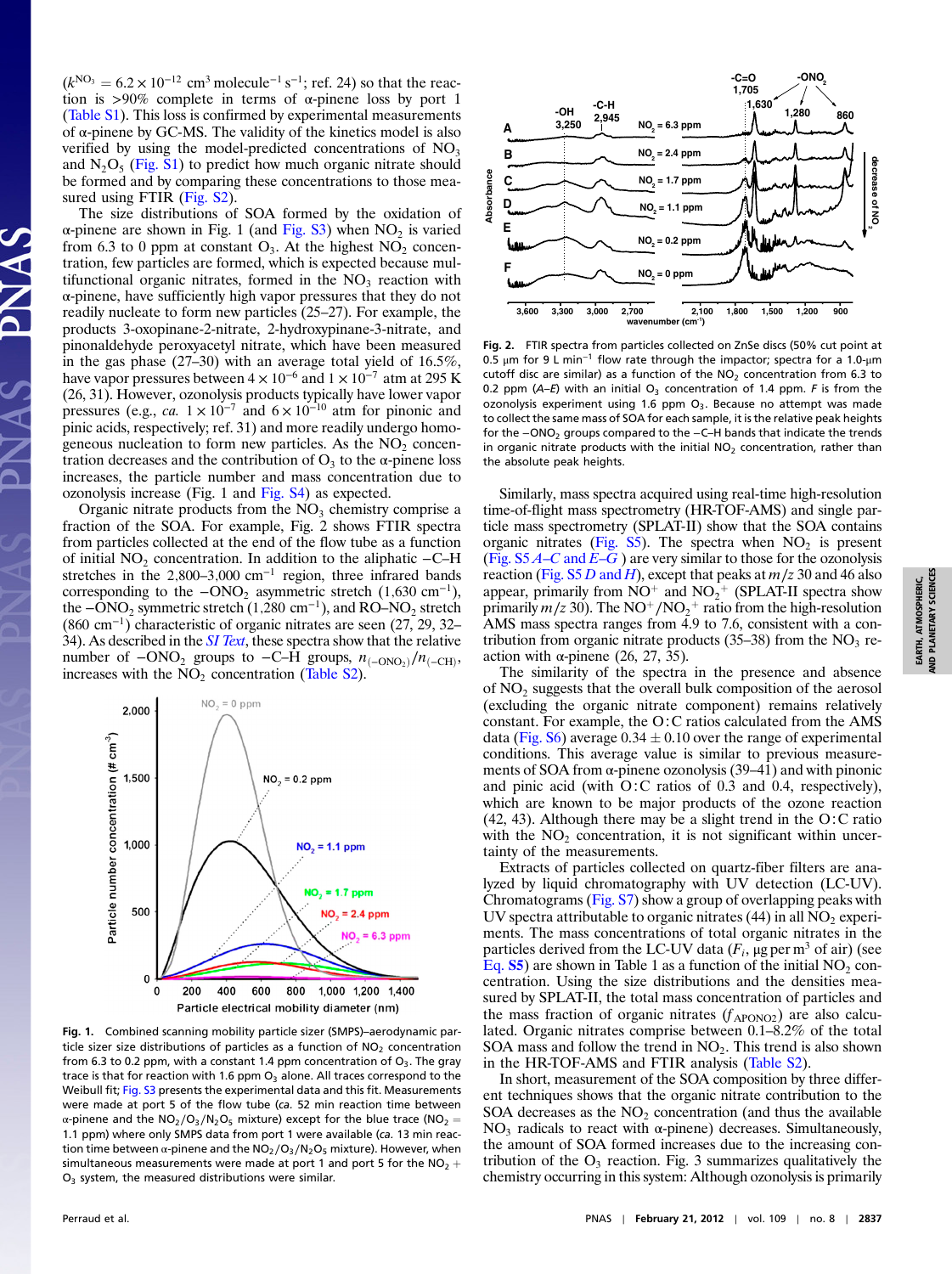## Table 1. Total and particulate organic nitrate concentrations and total mass concentrations of SOA

| Initial $[NO_2]_0$ ,<br>$10^{14}$ molecules cm <sup>-3</sup> or [ppm] | Mass concentration of total<br>organic nitrates [APONO2],*<br>$\mu$ q per m <sup>3</sup> of air | Mass concentration of<br>aerosol organic nitrates<br>$F_{i}$ <sup>+</sup> µg per m <sup>3</sup> of air | Total mass concentration<br>of SOA $M*$<br>$\mu$ q per m <sup>3</sup> of air | $f_{\text{APONO2}}$ , % |
|-----------------------------------------------------------------------|-------------------------------------------------------------------------------------------------|--------------------------------------------------------------------------------------------------------|------------------------------------------------------------------------------|-------------------------|
|                                                                       |                                                                                                 | $NO3$ experiments, with $[O3]_{o} = 1.4$ ppm                                                           |                                                                              |                         |
| $1.6$ [6.3]                                                           | 394                                                                                             | 2.3                                                                                                    | 28                                                                           | 8.2                     |
| $0.59$ [2.4]                                                          | 319                                                                                             | 7.6                                                                                                    | 392                                                                          | 1.9                     |
| $0.42$ [1.7]                                                          | 270                                                                                             | 8.0                                                                                                    | 436                                                                          | 1.8                     |
| $0.27$ [1.1]                                                          | 195                                                                                             | 5.0                                                                                                    | 907                                                                          | 0.6                     |
| $0.05$ [0.2]                                                          | 42                                                                                              |                                                                                                        | 1.791                                                                        | 0.06                    |
|                                                                       |                                                                                                 | $O_3$ experiments, with $[O_3]_0 = 1.6$ ppm                                                            |                                                                              |                         |
| 0.00                                                                  |                                                                                                 |                                                                                                        | 1.948                                                                        | 0                       |

Measured at a reaction time of 52 min corresponding to the fifth and last port of the flow tube (see [SI Text](http://www.pnas.org/lookup/suppl/doi:10.1073/pnas.1119909109/-/DCSupplemental/pnas.1119909109_SI.pdf?targetid=STXT)).

\*From the box model. The output of the model corrected for N<sub>2</sub>O<sub>5</sub> wall loss, [APONO2], in molecules cm<sup>-3</sup>, is converted into a mass concentration using  $MW_{APONO2} = 220$  g mol<sup>-1</sup> (26).

<sup>†</sup>From LC-UV data (see [SI Text](http://www.pnas.org/lookup/suppl/doi:10.1073/pnas.1119909109/-/DCSupplemental/pnas.1119909109_SI.pdf?targetid=STXT)).

‡ From scanning mobility particle sizer–aerodynamic particle sizer composite size distributions and densities measured by SPLAT-II (see [SI Text](http://www.pnas.org/lookup/suppl/doi:10.1073/pnas.1119909109/-/DCSupplemental/pnas.1119909109_SI.pdf?targetid=STXT)).

responsible for SOA formation, ozonolysis products (hereafter defined as "Prod1") and organic nitrates (hereafter defined as "APONO2") are both incorporated into the SOA, contributing to its growth.

To probe the chemistry quantitatively, a simplified 96-step mechanism for the  $NO_2 + O_3 + \alpha$ -pinene system is developed, and the rate equations are integrated using Acuchem (45). Two reaction channels are assumed for the  $NO<sub>3</sub>$  reaction and two for the  $O_3$  reaction:

$$
\alpha\text{-prime} + \text{NO}_3 \rightarrow \text{APONO2}
$$
  
\n
$$
k_1 = 1.0 \times 10^{-12} \text{ cm}^3 \text{ molecule}^{-1} \text{ s}^{-1}
$$
 [1]

 $\rightarrow$  other products

$$
k_2 = 5.2 \times 10^{-12} \, \text{cm}^3 \, \text{molecule}^{-1} \, \text{s}^{-1} \tag{2}
$$

 $\alpha$ -pinene + O<sub>3</sub> → OH + RO<sub>2</sub>

$$
k_3 = 7.4 \times 10^{-17} \text{ cm}^3 \text{ molecule}^{-1} \text{ s}^{-1}
$$
 [3]

 $\rightarrow$  Prod1

$$
k_4 = 1.6 \times 10^{-17} \, \text{cm}^3 \, \text{molecule}^{-1} \, \text{s}^{-1}.
$$
 [4]

VOC ( $\alpha$ -pinene)



Fig. 3. Representation of SOA formation and growth based on the experimental observations. See text for details.

The rate constants for these reactions are based on known rate constants for the overall reactions (24) and branching ratios for the formation of organic nitrates (APONO2) and OH radicals. Thus, the yield of organic nitrates in the  $NO<sub>3</sub>$  reaction is taken to be 16.5% (46) and the OH yield in the ozone reaction is taken to be 82% (46). Prod1 is a marker for the  $O_3$  chemistry that represents, in part, low-volatility products that lead to particle formation and growth. The use of a first-generation product (Prod1) as a proxy for SOA is supported by the work of Ng et al. (47) who showed that the particles from  $\alpha$ -pinene ozonolysis are due to first-generation low-volatility products. [Fig. S2](http://www.pnas.org/lookup/suppl/doi:10.1073/pnas.1119909109/-/DCSupplemental/pnas.1119909109_SI.pdf?targetid=SF2) compares the box model-predicted total (gas plus particle phase) concentrations of APONO2 as a function of the initial  $NO<sub>2</sub>$  (gray dashed line) to the gas-phase organic nitrate concentrations measured using long-path FTIR (black circles). This comparison should be reasonable because most of the organic nitrates are in the gas phase (Table 1). As described in the  $SI$  Text, the model well represents the time evolution of the total concentration of organic nitrates as a function of the initial  $NO<sub>2</sub>$  concentration.

Growth of SOA has often been described via adsorption of SVOCs, such as organic nitrates, onto the particle surface or absorption into the bulk. In most atmospheric models of SOA, the latter process (19, 20) is taken to be responsible for uptake of SVOCs into existing liquid particles. It is assumed that once a seed particle is formed (e.g., by homogeneous nucleation), SVOCs will partition into the bulk liquid phase of the particles, causing it to grow.

An equilibrium partitioning coefficient  $(K_{p,i})$  for compound i is defined as the ratio of the concentrations of compound  $i$  in the gas and particle phases, assuming a reversible gas-particle partitioning based on Raoult's law with activity corrections (19, 20):

$$
K_{p,i} = \frac{F_i/M}{A_i} = \frac{f_{\text{om}}RT}{\text{MW}_{\text{om}}10^6 \xi_i p_{L,i}^0}.
$$
 [5]

In Eq. 5,  $F_i$  and  $A_i$  are the mass concentrations (μg per m<sup>3</sup> of air) of compound i in the aerosol and gas phase, respectively, and M ( $\mu$ g per m<sup>3</sup> of air) is the mass concentration of particulate material, so  $K_{p,i}$  has units of m<sup>3</sup> per μg. On the right-hand side of Eq. 5,  $f_{\text{om}}$  is the mass fraction of the presumably largely organic material portion of the particulate matter into which the partitioning is occurring (because of the absence of preexisting seed particles,  $f_{\text{om}}$  is unity for our experiments), R is the ideal gas constant  $(m^3 \text{ atm K}^{-1} \text{ mol}^{-1})$ , T is the temperature (K), MW<sub>om</sub> (g mol<sup>-1</sup>) is the average molecular weight of the particulate matter phase into which the partitioning is occurring,  $\zeta_i$  is the activity coefficient of compound *i*, and  $p_{L,i}^0$  is the vapor pressure of compound  $i$  (atm).

Values of  $F_i/M$  and  $A_i$  for the sum of all organic nitrates are calculated using  $F_i$  and M from Table 1, and the corrected gas-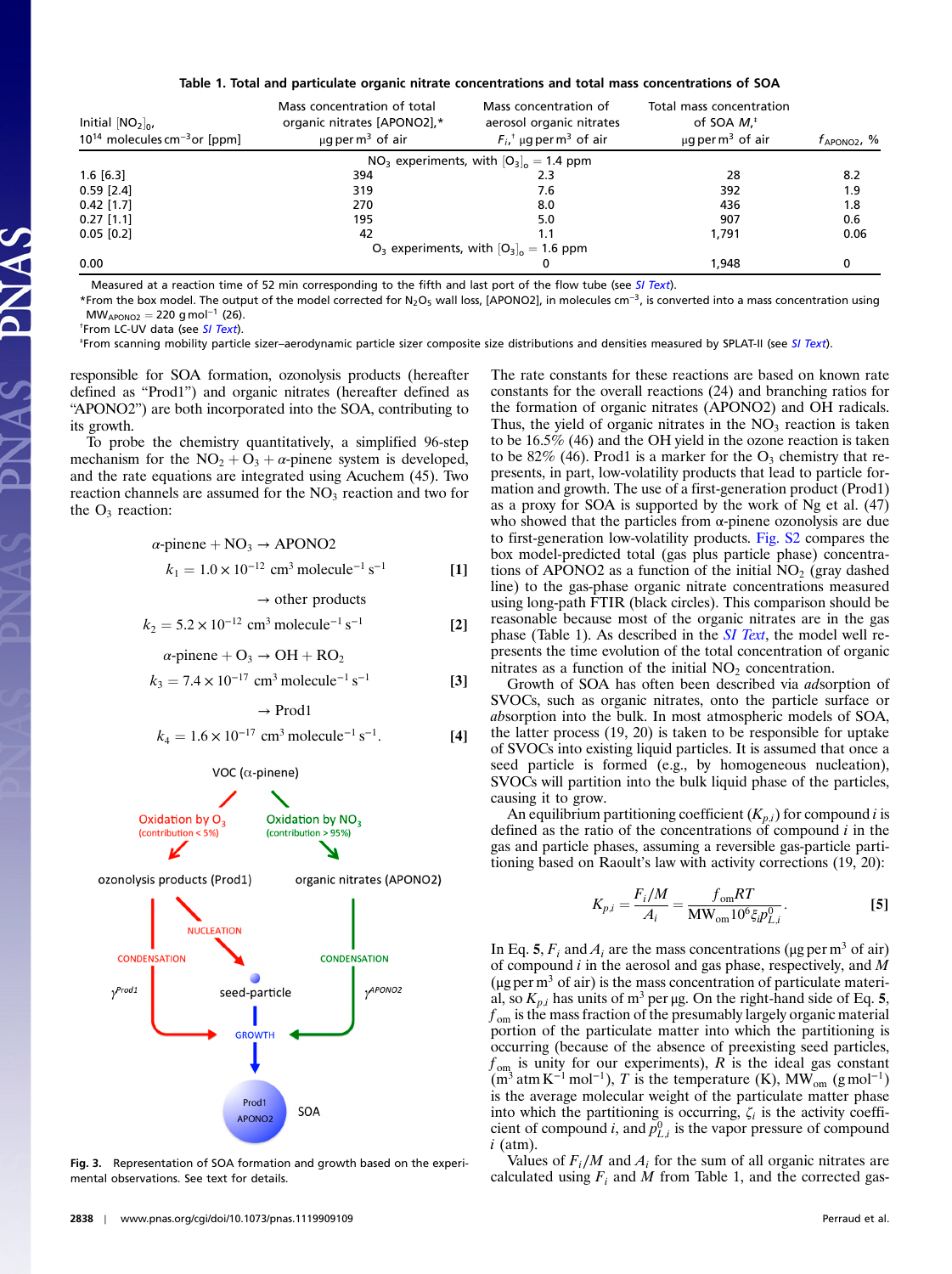

Fig. 4. Dependence of  $F_i/M$  on  $A_i$  (see text for definitions) for organic nitrates in SOA from the oxidation of  $\alpha$ -pinene by O<sub>3</sub>/NO<sub>2</sub> for the flow tube experiments (black circles), and in the PEG seed particle experiments (gray triangles). (The total mass concentration of PEG particles is approximately 5,000 μg m<sup>-3</sup>).

phase concentrations  $(A_i; \text{see } SI \text{ Text})$  from the box model with  $A_i =$  [APONO2] –  $F_i$ . Eq. 5 predicts that a plot of  $F_i/M$  versus  $A_i$ will be a straight line with slope  $K_p$ , which is seen in Fig. 4 (black circles) not to be the case for the  $NO_2/O_3/\alpha$ -pinene system.

There are four possible sources of this unexpected variation that are associated with the physical description of  $K_p$  (right-hand side of Eq. 5): (i) The activity coefficients  $(\zeta_i)$  vary systematically as the  $NO<sub>2</sub>$  concentration changes; (*ii*) the gas-phase box model does not predict accurately  $A_i$  as a function of NO<sub>2</sub> concentration; (iii) the composition of the SOA into which the organic nitrates partition changes dramatically with  $NO<sub>2</sub>$  concentration; or  $(iv)$  the conditions for which Eq. 5 is developed do not apply in this system. As shown in [Fig. S5](http://www.pnas.org/lookup/suppl/doi:10.1073/pnas.1119909109/-/DCSupplemental/pnas.1119909109_SI.pdf?targetid=SF5) and discussed in the [SI Text](http://www.pnas.org/lookup/suppl/doi:10.1073/pnas.1119909109/-/DCSupplemental/pnas.1119909109_SI.pdf?targetid=STXT), a systematic variation in the bulk SOA composition (excluding the organic nitrates) and hence in  $\zeta_i$  is unlikely. With respect to (ii), experimental measurements of gas-phase organic nitrates show that the box model does predict accurately their trend with  $NO<sub>2</sub>$ ([Fig. S2](http://www.pnas.org/lookup/suppl/doi:10.1073/pnas.1119909109/-/DCSupplemental/pnas.1119909109_SI.pdf?targetid=SF2)). The third possibility is ruled out by the data presented in [Figs. S5](http://www.pnas.org/lookup/suppl/doi:10.1073/pnas.1119909109/-/DCSupplemental/pnas.1119909109_SI.pdf?targetid=SF5) and [S6,](http://www.pnas.org/lookup/suppl/doi:10.1073/pnas.1119909109/-/DCSupplemental/pnas.1119909109_SI.pdf?targetid=SF6) which show that the SOA composition does not change significantly, except for the contribution of organic nitrates (see discussion above). This process of elimination leaves the fourth possibility—i.e., that the equilibrium described by Eq. 5 does not apply in this system.

To test that organic nitrates do partition into particles that are known to be liquid and where equilibrium should be rapidly achieved, uptake into liquid poly(ethylene glycol) (PEG) particles (see *[SI Text](http://www.pnas.org/lookup/suppl/doi:10.1073/pnas.1119909109/-/DCSupplemental/pnas.1119909109_SI.pdf?targetid=STXT)*) is studied. Organic nitrates are generated in a separate set of experiments by reacting  $\alpha$ -pinene with NO<sub>3</sub>, generated from the thermal decomposition of varying concentrations of  $N<sub>2</sub>O<sub>5</sub>$ . The mixture of products and remaining reactants are then exposed to PEG particles. After approximately 10 min, particles are collected and analyzed using the same technique as for the  $NO<sub>2</sub>/O<sub>3</sub>/\alpha$ -pinene experiments. Fig. 4 (gray triangles) shows that  $F_i/M$  depends linearly on  $A_i$ , consistent with equilibrium partitioning into liquid particles as described by Eq. 5. This outcome is not surprising; for a liquid of the viscosity of the PEG (ca. 0.1 Pa  $\cdot$  s), the diffusion coefficient is approximately  $5 \times 10^{-6}$  cm<sup>2</sup> s<sup>-1</sup> and the time to diffuse from the surface to the center of a 260-nm diameter particle (average geometric mean diameter of the PEG particle distributions) is only about 35 μs (21).

In short, although the organic nitrates partition in equilibrium fashion as expected into liquid PEG particles, the same is not the case for the incorporation of organic nitrates into the SOA formed in the ozonolysis of α-pinene, at least on the timescale (ca. <sup>10</sup>–60 min) of the experiments.

An alternative hypothesis to equilibrium partitioning is that the particles grow and incorporate organic nitrates via a nonequilibrium, kinetically limited mechanism, similar to what has been

described historically as a "condensation" mechanism (3, 4). Gas molecules impinge on the surface of an existing particle, with some probability that they will be taken up. This probability, and the time they remain adsorbed on the surface, are determined by the nature of the attractive forces operating between the gas and the surface of the particle. In addition, reactions at the surface that convert the adsorbate to lower volatility compounds (for example, oligomer formation) may contribute (48–51). If the residence time on the surface is sufficiently long, the adsorbed species can become "buried" and hence incorporated into the bulk by semivolatile gaseous compounds that subsequently condense. Based on gas kinetic theory, the time between collisions of a gas molecule with a molecular weight of 220 g mol<sup>-1</sup> with an adsorbed surface molecule is about 100 ms, assuming a 10 ppb gas-phase SVOC concentration and surface area per molecule of 1 nm<sup>2</sup>. If a molecule at the surface has a longer residence time than 100 ms, the probability of it becoming buried by an incoming product molecule becomes significant. An estimate of reasonable residence times on the surface can be obtained from the rate constant for desorption (52),  $k_{\text{des}} =$  $Ae^{-E_a/RT}$  where  $E_A \sim \Delta H_{sub}$  (or  $\Delta H_{vap}$ , depending on the process). Heats of sublimation for acids and diacids are typically about 150 kJ mol<sup>−</sup><sup>1</sup> (53, 54) and heats of vaporization and sublimation for simple alcohols are typically in the range of <sup>80</sup>–<sup>120</sup> kJ mol<sup>−</sup><sup>1</sup> (55). Using  $A \sim 10^{13}$  s<sup>-1</sup>, lifetimes on the surface will range from 10 to  $10^{13}$  s, more than sufficient to be buried by incoming SVOCs.

To assess if this growth mechanism is consistent with the experimental data, the uptake of APONO2 and Prod1 are treated as irreversible and occurring with uptake probabilities of  $\gamma^{\text{APONO2}}$ and  $\gamma^{\text{Prod}1}$ . A value of the relative uptake coefficients,  $\gamma^{\text{APONO2}}/\gamma^{\text{Prod1}} = 0.016$ , is found to provide an excellent fit to the experimentally measured mass fraction of organic nitrates in the SOA ( $f_{\text{APONO2}}$ , Table 1) for all NO<sub>2</sub> concentrations ([Fig. S8](http://www.pnas.org/lookup/suppl/doi:10.1073/pnas.1119909109/-/DCSupplemental/pnas.1119909109_SI.pdf?targetid=SF8)). These results show that a nonequilibrium kinetically determined mechanism determines the formation and growth of SOA in this atmospherically important system.

A kinetics mechanism implies that reevaporation of the organic nitrates back to the gas phase is negligible, at least on the timescale of these experiments. Given the earlier discussion of diffusion times under typical liquid viscosities (21), the lack of reevaporation shows that the SOA material must be very viscous; once the organic nitrate is buried, it does not readily diffuse back to the particle surface and into the gas phase. The characteristic times for diffusion in a 400-nm diameter particle for a liquid are 10 μs to 10 ms for diffusion coefficients in the range of  $10^{-5}$  to  $10^{-9}$  cm<sup>2</sup> s<sup>-1</sup> (21). For the approximately 1 h residence time in our flow system, equilibrium should be reached if the diffusion coefficient was  $\geq 10^{-14}$  cm<sup>2</sup> s<sup>-1</sup>. The fact that our data show equilibrium is not reached is compatible with the SOA being solid or semisolid, where  $D < 10^{-14}$  cm<sup>2</sup> s<sup>-1</sup> (21). Clearly, the phase of a particle is important as it impacts the interaction of gas-phase products with the seed particles, and thus their growth rate, optical properties, and CCN activity (56).

Many studies have examined the timescales for the various steps associated with the formation and growth of SOA (21, <sup>57</sup>–60); the conclusion is that the time for gas-phase SVOCs to come to equilibrium with liquid particles under typical atmospheric conditions is sufficiently short that the assumption of instantaneous equilibrium partitioning in atmospheric models is justified. However, a variety of recent results from other laboratories indicate that SOA in both ambient air and laboratory systems from reactions such as  $O_3$  with α-pinene does not always behave like a liquid. Vaden et al. (61) show that SOA mixed with a hydrophobic liquid organic forms layered particles with SOA at the core coated with the hydrophobic organic, or a hydrophobic core coated with SOA, both of which were stable for many hours. Vaden et al. (62) also demonstrate that evaporation of ambient SOA particles from Sacramento, California as well as laboratorygenerated SOA, is quite slow, and the size dependence of the eva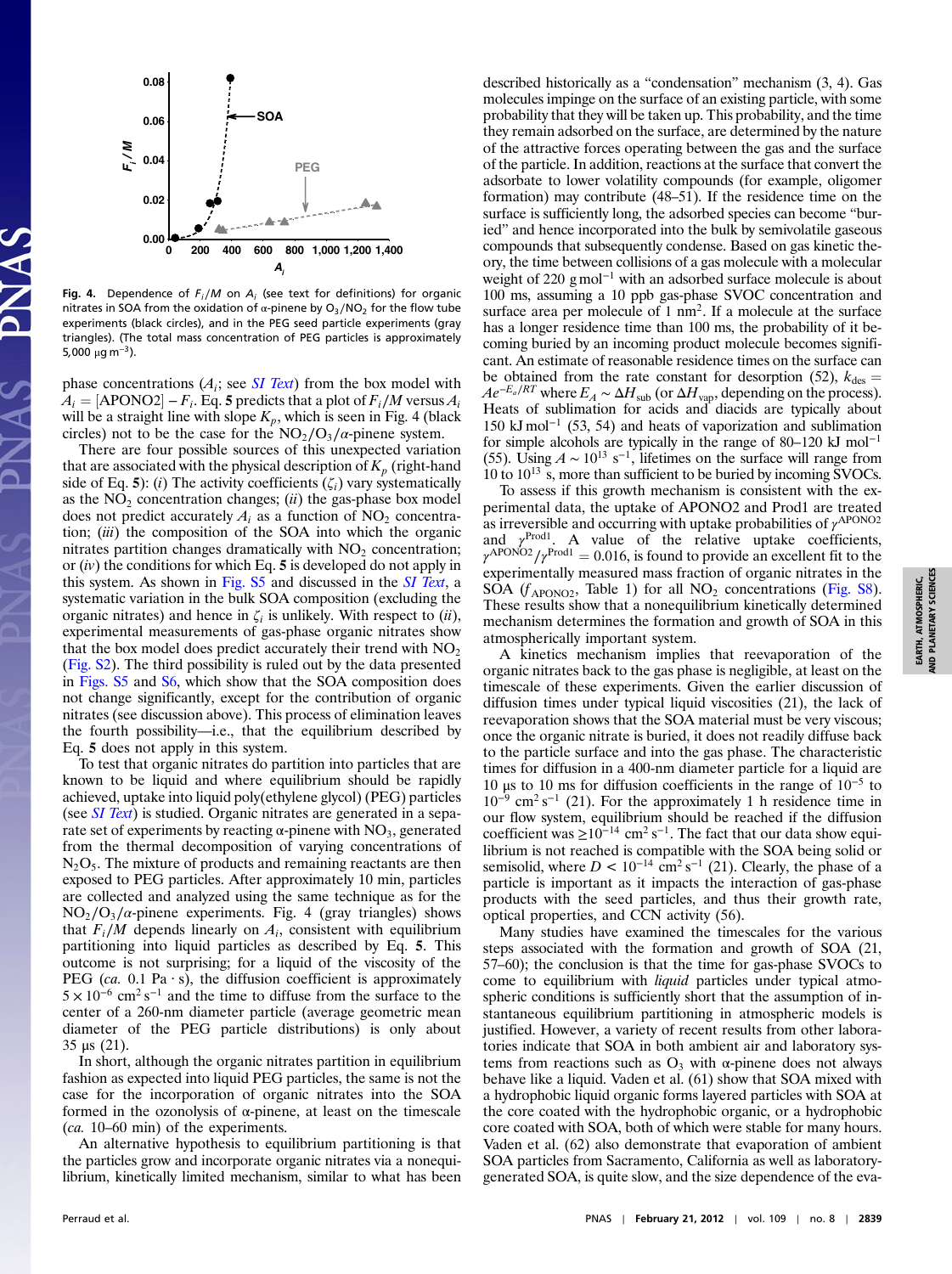poration is not consistent with that expected for liquid particles. Earlier studies of the desorption of organics from particles collected in a highway tunnel showed that the diffusion coefficients were orders of magnitude smaller than expected for liquids (63). Virtanen et al. (64, 65) report that particles collected in Hyytiälä, Finland and those generated in the laboratory by ozonolysis of α-pinene, bounce off impactor plates as if they are solids. Pierce et al. (66) show that freshly nucleated particles from Hyytiälä, Finland and Egbert, ON, Canada have very low volatility. Cappa and Wilson (67) demonstrate that the composition of SOA from the ozonolysis of α-pinene does not change with heating as expected if the evaporation is determined by equilibrium partitioning between a liquid particle and the gas phase. Thermodenuder measurements from field studies (11, 68) and laboratory-generated SOA from ozonolysis of monoterpenes (69, 70) show that thermal evaporation of the SOA (specifically at low RH) is much smaller than predicted by models of liquid particles, indicating that a significant fraction of the SOA is essentially nonvolatile.

Laboratory studies of the interaction of water vapor with some species relevant to atmospheric particles have also suggested that atmospheric particles may form highly viscous amorphous material under the appropriate conditions (71–73). More recently, Koop et al. (74) have shown that pinic acid and pinonic acid, which are major products of the  $\alpha$ -pinene ozonolysis (42, 43), have glass transition temperatures between 265 and 268 K and thus can form a "glass" at lower temperatures found under some conditions in the troposphere; even above the glass transition temperature, the viscosity may be quite high.

In short, the results from our studies suggest that the assumption of instantaneous equilibrium commonly applied to SOA formation and evolution in most atmospheric models may need to be revisited. A kinetically limited/condensation growth mechanism actually can provide a better fit to field data. For example, measurements of the evolution of the number concentrations and size distributions of aerosols in the Mexico City area are shown to be consistent with a condensation mechanism for particle growth (75). Similarly, the growth of ultrafine aerosols from Egbert, ON, Canada and Hyytiälä, Finland are best modeled if >50% of the ultrafine particle growth was because of condensation (76). Very recent modeling efforts (77–79) also suggest the importance of this growth mechanism. As discussed in detail in the *[SI Text](http://www.pnas.org/lookup/suppl/doi:10.1073/pnas.1119909109/-/DCSupplemental/pnas.1119909109_SI.pdf?targetid=STXT)*, the SOA measured in Riverside, California is consistent with a kinetically limited growth mechanism with no reevaporation if the overall average uptake coefficient for the SVOCs that lead to particle growth is of the order of 0.5–0.6.

- 1. Pope CA, et al. (2002) Lung cancer, cardiopulmonary mortality, and long-term exposure to fine particulate air pollution. J Am Med Assoc 287:1132–1141.
- 2. Hinds WC (1999) Aerosols Technology: Properties, Behavior and Measurement of Airborne Particles (Wiley Interscience, New York), pp 364–370.
- 3. Finlayson-Pitts BJ, Pitts JN, Jr (2000) Chemistry of the Upper and Lower Atmosphere— Theory, Experiments, and Applications (Academic, San Diego), pp 349–435 pp 788–814.
- . Seinfeld JH, Pandis SN (1998) Atmospheric Chemistry and Physics: From Air Pollution<br>16 to Climate Change (Wiley Interscience, New York), pp 700–751 pp 1113–1184.<br>5. Intergovernmental Panel on Climate Chang (2007) IPCC, C to Climate Change (Wiley Interscience, New York), pp 700–751 pp 1113–1184.
- Physical Science Basis: Contribution of Working Group I to the Fourth Assessment Report of the IPPC (Cambridge Univ Press, Cambridge, UK).
- 6. Volkamer R, et al. (2006) Secondary organic aerosol formation from anthropogenic air pollution: Rapid and higher than expected. Geophys Res Lett 33:L17811.
- 7. Hodzic A, et al. (2009) Modeling organic aerosols during MILAGRO: Importance of biogenic secondary organic aerosols. Atmos Chem Phys 9:6949–6982.
- 8. O'Donnell D, Tsigaridis K, Feichter J (2011) Estimating the direct and indirect effects of secondary organic aerosols using ECHAM5-HAM. Atmos Chem Phys 11:8635–8659.
- 9. Heald CL, et al. (2005) A large organic aerosol source in the free troposphere missing from current models. Geophys Res Lett 32:L18809.
- 10. Carlton AG, et al. (2010) Model representation of secondary organic aerosol in CMAQv4. Environ Sci Technol 44:8553–8560.
- 11. Dzepina K, et al. (2009) Evaluation of recently-proposed secondary organic aerosol models for a case study in Mexico City. Atmos Chem Phys 9:5681–5709.
- 12. Foley KM, et al. (2010) Incremental testing of the Community Multiscale Air Quality (CMAQ) modeling system version 4. Geosci Model Dev 3:205–226.

The issue of thermodynamic equilibrium has also been discussed in detail with respect to modeling inorganic atmospheric aerosols. The first generation of aerosol models assumed thermodynamic equilibrium for the volatile compounds between the gas and aerosol phase (80–83). However, measurements by Tanner (84), Allen et al. (85), and Wexler and Seinfeld (86) showed that equilibrium is not always achieved, especially within the time step used by models. Consequently, gas-to-particle conversion for inorganic species is now generally represented in aerosol modules by a dynamic mass transfer between the gas and aerosol phases (e.g., Meng et al., ref. 87).

In short, the combination of experiments reported here suggests that uptake of SVOCs into ambient SOA is consistent with a kinetically limited/condensation growth mechanism. Adsorbed SVOCs become incorporated into the bulk by being buried by incoming gas molecules and do not reevaporate, at least on the timescale of the experiments. If this process proves to be a general phenomenon, then the current formation and growth of SOA is not appropriately represented in most atmospheric models that rely on instantaneous thermodynamic equilibrium of SVOCs into liquid particles. Thus, current treatments of SOA formation and growth in models for both indoor and outdoor environments and the predicted impacts based on these models may need to be revisited.

## Materials and Methods

A brief description of the experimental procedure is provided below and de-tails can be found in the [SI Text](http://www.pnas.org/lookup/suppl/doi:10.1073/pnas.1119909109/-/DCSupplemental/pnas.1119909109_SI.pdf?targetid=STXT).  $\alpha$ -Pinene was reacted with mixtures of O<sub>2</sub> and  $NO<sub>2</sub>$  in an aerosol flow tube (23). The size distributions, densities, and composition of the particles formed were measured using a scanning mobility particle sizer, an aerodynamic particle sizer, two particle mass spectrometers (SPLAT-II-MS and HR-TOF-AMS), LC-UV, and FTIR. Gas-phase concentrations were measured using a chemiluminescence  $NO_x$  analyzer, a photometric  $O_3$ analyzer, GC-MS, and long-path FTIR. For comparison, experiments were performed in Teflon reaction chambers using liquid PEG seed particles and the use of  $N_2O_5$  as the source of  $NO_3$  radicals.

ACKNOWLEDGMENTS. E.A.B. thanks the National Science Foundation for a Graduate Research Fellowship. We are also grateful to Paul Ziemann for discussions regarding organic nitrate analysis, and Sergey Nizkorodov, James N. Pitts, Jr., Margaret Tolbert, and Paul Shepson for comments on the manuscript. This work was funded by the US Department of Energy (DOE) (Grant DE-FG02-05ER64000) and the National Science Foundation (Grant CHE-0909227). This research was in part in collaboration with the Environmental Molecular Sciences Laboratory, a national scientific user facility sponsored by the US DOE's Office of Biological and Environmental Research at Pacific Northwest National Laboratory (PNNL) and supported by the US DOE's Office of Basic Energy Sciences, Chemical Sciences Division. PNNL is operated by Battelle Memorial Institute under Contract DE-AC06-76RL0 1830.

- 13. Hodzic A, et al. (2010) Modeling organic aerosols in a megacity: Potential contribution of semi-volatile and intermediate volatility primary organic compounds to secondary organic aerosol formation. Atmos Chem Phys 10:5491–5514.
- 14. Robinson AL, et al. (2007) Rethinking organic aerosols: Semivolatile emissions and photochemical aging. Science 315:1259–1262.
- 15. Yu S, Bhave PV, Dennis RL, Mathur R (2007) Seasonal and regional variations of primary and secondary organic aerosols over the continental United States: Semiempirical estimates and model evaluation. Environ Sci Technol 41:4690–4697.
- 16. Fast J, et al. (2009) Evaluating simulated primary anthropogenic and biomass burning organic aerosols during MILAGRO: Implications for assessing treatments of secondary organic aerosols. Atmos Chem Phys 9:6191–6215.
- 17. Shrivastava M, et al. (2011) Modeling organic aerosols in a megacity: Comparison of simple and complex representations of the volatility basis set approach. Atmos Chem Phys 11:6639–6662.
- 18. Heald CL, et al. (2011) Exploring the vertical profile of atmospheric organic aerosol: Comparing 17 aircraft field campaigns with a global model. Atmos Chem Phys 11:12673–12696.
- 19. Pankow JF (1994) An absorption-model of gas-particle partitioning of organiccompounds in the atmosphere. Atmos Environ 28:185–188.
- 20. Pankow JF (1994) An absorption-model of the gas aerosol partitioning involved in the formation of secondary organic aerosol. Atmos Environ 28:189–193.
- 21. Shiraiwa M, Ammann M, Koop T, Poschl U (2011) Gas uptake and chemical aging of semisolid organic aerosol particles. Proc Natl Acad Sci USA 108:11003-11008.
- 22. Lane TE, Donahue NM, Pandis SN (2008) Simulating secondary organic aerosol formation using the volatility basis-set approach in a chemical transport model. Atmos Environ 42:7439–7451.